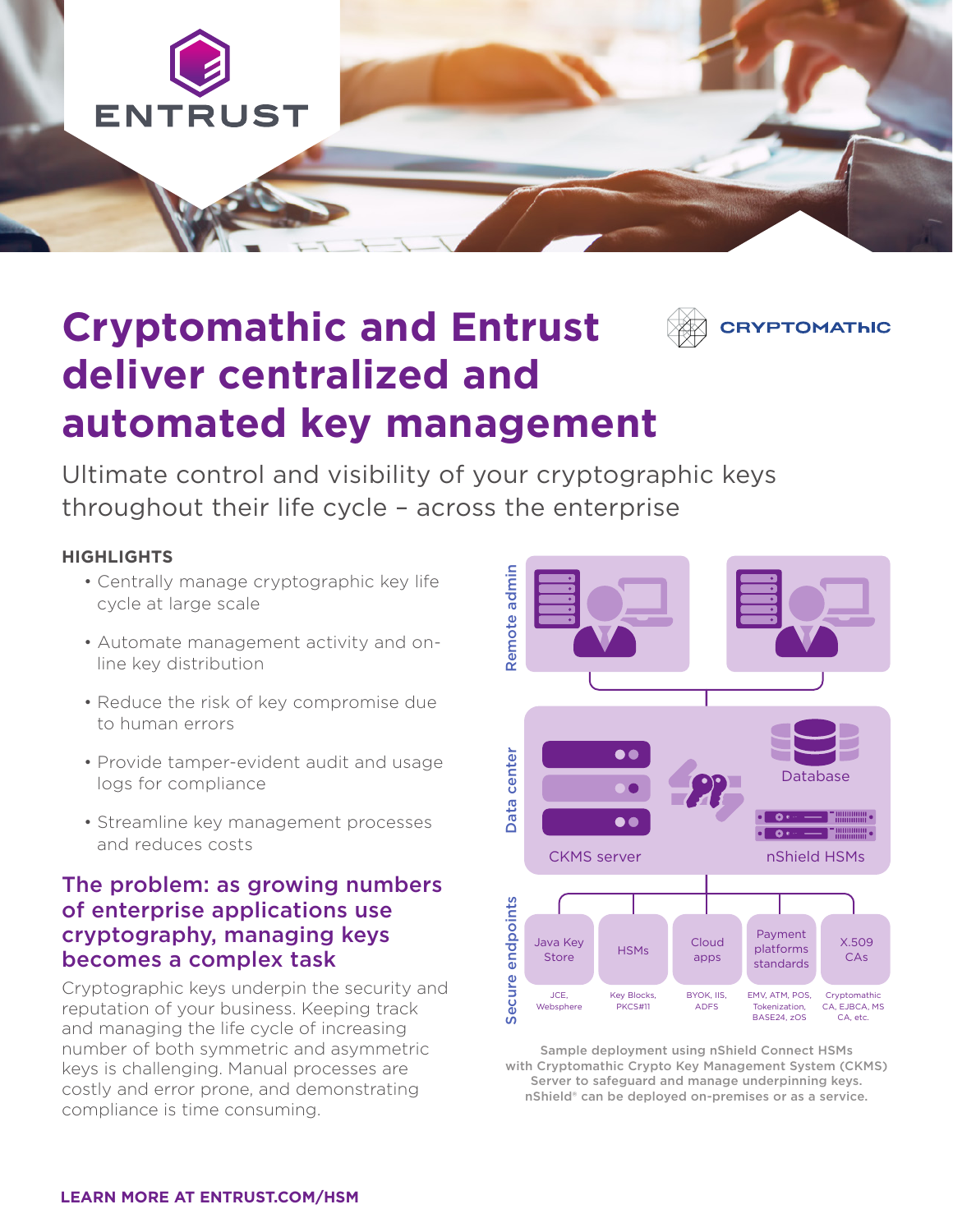# **Cryptomathic and Entrust deliver centralized and automated key management**

#### The challenge: effective management of keys with clear ownership across isolated and fragmented system

Safeguarding business processes from attack requires robust protection of the keys that ultimately underpin services and provide the essential roots-of-trust. Demonstrating compliance with data protection standards like PCI DSS and GDPR is non-negotiable for many enterprises.

To address this challenge, a solution must enforce specific roles and set clear responsibilities over keys, while freeing staff from mechanical, repetitive tasks to orchestrate keys across disparate systems supporting standard key formats.

### The solution: Cryptomathic CKMS and nShield Connect HSMs address key management challenges faced by the enterprise

Cryptomathic's Crypto Key Management System (CKMS) is a centralized key management system that delivers automated key updates and distribution to a broad range of applications. CKMS manages the entire lifecycle of keys (symmetric and asymmetric), including all the functions related to importing, generating, exporting, and renewing keys, as well as enforcing their correct usage. CKMS supports robust business processes and allows enterprises to confidently comply with and pass internal and external audits. CKMS is trusted around the world to manage:

- EMV keys for card issuance and authorization (e.g. BASE24)
- ATM and POS remote key loading (RKL)
- HSM application keys
- Bring your own key (BYOK) to cloud environments
- Keys for data protection (e.g., PCI DSS compliance)
- X.509 for web servers, load balancers, and more

Cryptomathic's CKMS is built on a resilient client-server architecture, integrating with nShield Connect HSMs, which ensures high quality key material and strong protection of keys and application logic. High availability is ensured through clustering of the servers, database, and HSMs.

Key management administration can be performed without restrictions on time or place via an intuitive GUI, supported by secure PIN entry devices (PEDs) and smart cards for strong authentication. The PEDs also support key import/export and key share printing. Keys are distributed to applications and the nShield HSMs in a wide range of formats (key-blocks). All critical operations are recorded in a tamper-evident audit log.

#### Why use nShield Connect with Cryptomathic CKMS?

Keys handled outside the cryptographic boundary of a certified HSM are significantly more vulnerable to attack, which can lead to compromise through theft or substitution. HSMs are the only proven and auditable way to secure valuable cryptographic material. nShield Connect HSMs integrate seamlessly with Cryptomathic's CKMS to provide comprehensive logical and physical protection of key material. The combination delivers an auditable method for enforcing security policies.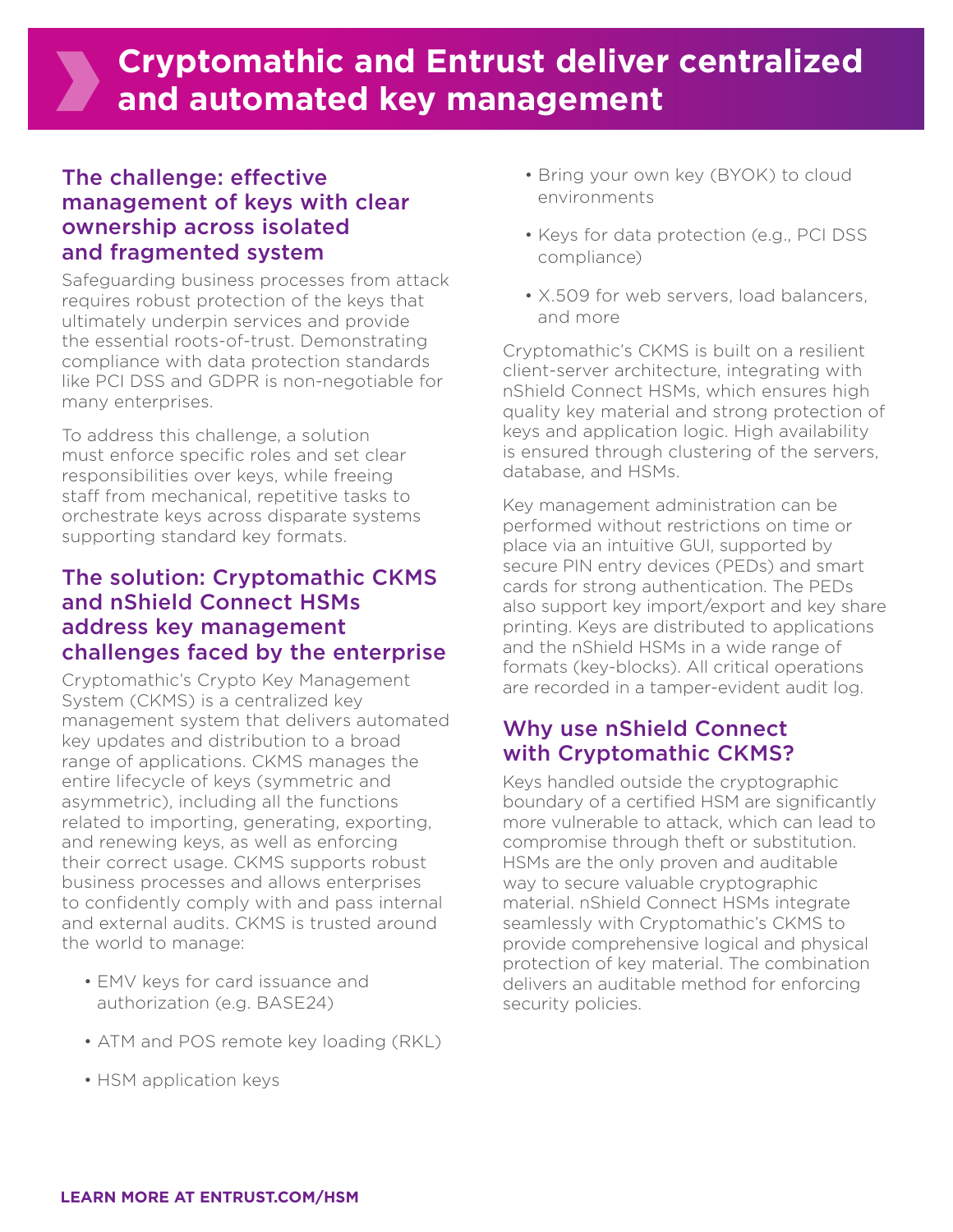# **Cryptomathic and Entrust deliver centralized and automated key management**

By providing a mechanism to enforce security policies and a secure tamper resistant environment, customers can:

- Secure keys within carefully designed cryptographic boundaries that use robust access control mechanisms, so keys are only used for their authorized purpose
- Ensure key availability by using sophisticated management, storage, and redundancy features to guarantee they are always accessible when needed
- Protect critical CKMS application-logic through execution in the secure confines of the HSM, safeguarding against advanced persistent threats (APTs) as well as sophisticated insider attacks

nShield Connect HSMs provide a hardened, tamper-resistant environment for performing secure cryptographic processing, key protection, and key management. With nShield HSMs, you can:

- Provide a tightly controlled tamper resistant environment for safekeeping and managing cryptographic keys
- Enforce key use policies, separating security functions from administrative tasks
- Interface with applications using industrystandard APIs (PKCS#11, OpenSSL, JCE, CAPI, CNG, nCore, and nShield Web Services Crypto API)

nShield is available in several form-factors: as an appliance, PCIe, USB, and as a service.

#### Entrust HSMs

Entrust nShield HSMs are among the highest-performing, most secure and easy-to-integrate HSM solutions available, facilitating regulatory compliance and delivering the highest levels of data and application security for enterprise, financial and government organizations. Our unique Security World key management architecture provides strong, granular controls over access and usage of keys.

### Cryptomathic

Cryptomathic is a global provider of secure server solutions to businesses across a wide range of industry sectors, including banking, government, technology manufacturing, cloud, and mobile. With over 30 years' experience, the company provide systems for authentication & signing, EMV, and crypto & key management through bestof-breed security solutions and services. Cryptomathic prides itself on strong technical expertise and unique market knowledge, with two-thirds of employees working in R&D, including an international team of security experts and a number of world-renowned cryptographers. At the leading edge of security provision within its key markets, Cryptomathic closely supports its global customer base with many multinationals as longstanding clients.

#### Learn more

To find out more about Entrust nShield HSMs visit **entrust.com/HSM**. To learn more about Entrust's digital security solutions for identities, access, communications and data visit entrust.com